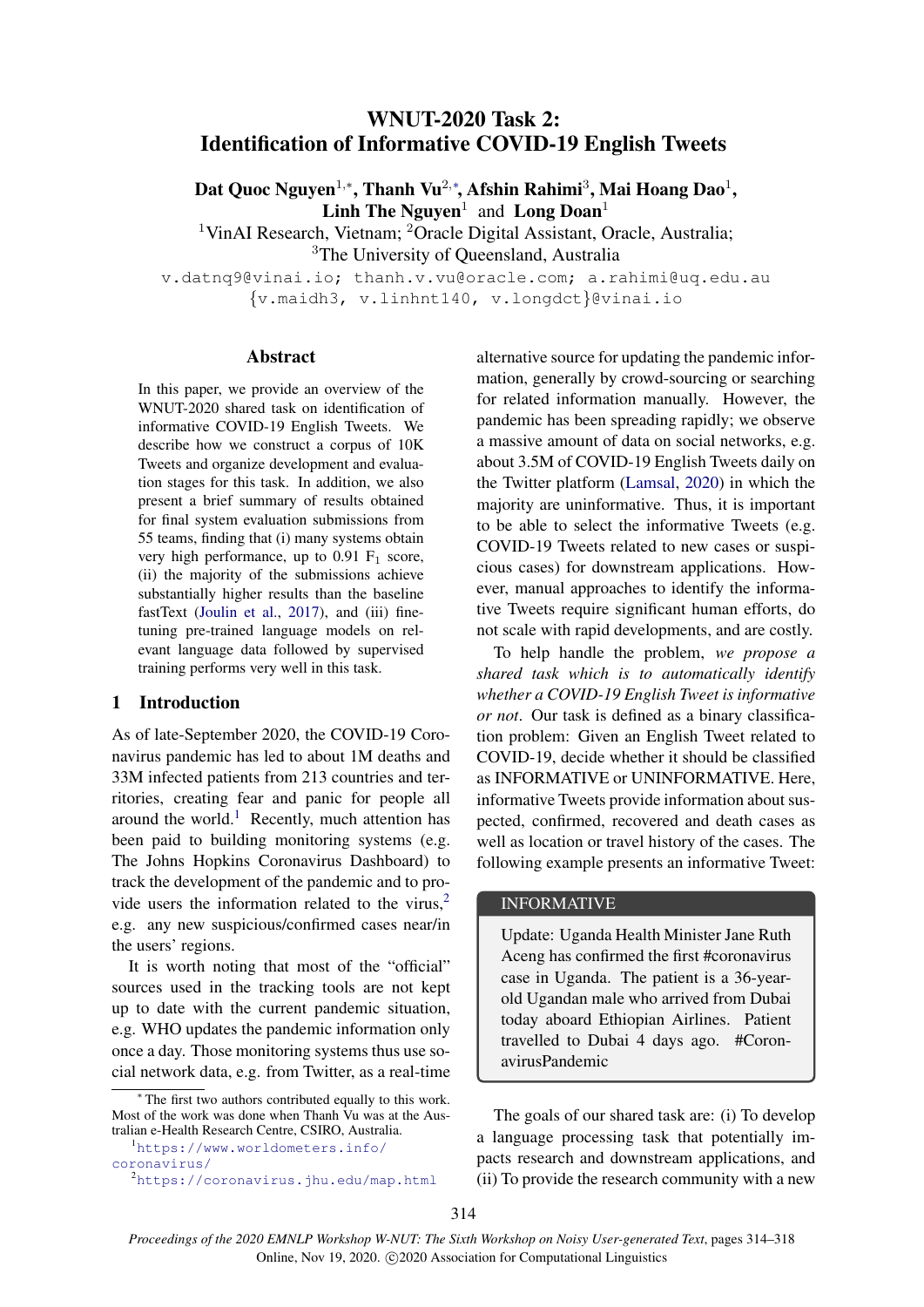dataset for identifying informative COVID-19 English Tweets. To achieve the goals, we manually construct a dataset of 10K COVID-19 English Tweets with INFORMATIVE and UNIN-FORMATIVE labels. We believe that the dataset and systems developed for our task will be beneficial for the development of COVID-19 monitoring systems. All practical information, data download links and the final evaluation results can be found at the CodaLab website of our shared task: [https://competitions.codalab.](https://competitions.codalab.org/competitions/25845) [org/competitions/25845](https://competitions.codalab.org/competitions/25845).

## 2 The WNUT-2020 Task 2 dataset

## 2.1 Annotation guideline

We define the guideline to annotate a COVID-19 related Tweet with the "INFORMATIVE" label if the Tweet mentions suspected cases, confirmed cases, recovered cases, deaths, number of tests performed as well as location or travel history associated with the confirmed/suspected cases.

In addition, we also set further requirements in which the "INFORMATIVE" Tweet has to satisfy. In particular, the "INFORMATIVE" Tweet should not present a rumor or prediction. Furthermore, quantities mentioned in the Tweet have to be specific (e.g. "*two new cases*" or "*about 125 tested positives*") or could be inferred directly (e.g. "*120 coronavirus tests done so far, 40% tested positive*"), but not purely in percentages or rates (e.g. "*20%*", "*1000 per million*", or "*a third*").

The COVID-19 related Tweets not satisfying the "INFORMATIVE" annotation guideline are annotated with the "UNINFORMATIVE" label. An example of uninformative Tweet is as follows:

## UNINFORMATIVE

Indonesia frees 18,000 inmates, as it records highest #coronavirus death toll in Asia behind China HTTPURL

## 2.2 COVID-19 related Tweet collection

To be able to construct a dataset used for our shared task, we first have to crawl the COVID-19 related Tweets. We collect a general Tweet corpus related to the COVID-19 pandemic based on a predefined list of 11 keywords, including: "coronavirus", "covid-19", "covid<sub>-19</sub>", "covid<sub>-2019</sub>", "covid19", "covid2019", "covid-2019", "CoronaVirusUpdate", "Coronavid19", "covid" and

"SARS-CoV-2". In particular, we utilize the Twitter streaming API to download real-time English Tweets containing at least one keyword from the predefined list.<sup>[3](#page-1-0)</sup>

We stream the Tweet data for four months using the API from  $01^{st}$  March 2020 to 30<sup>th</sup> June 2020. We then filter out Tweets containing less than 10 words (including hashtags and user mentions) as well as Tweets from users with less than five hundred followers. This is to help reduce the rate of Tweets with fake news (our manual annotation process does not involve verifying fake news) with a rather strong assumption that reliable information is more likely to be propagated by users with a large following. $4$  To handle the duplication problem: (i) we remove Retweets starting with the "RT" token, and (ii) in cases where two Tweets are the same after lowecasing and removing hashtags and user mentions, the original earlier Tweet is kept and the subsequent Tweet will be filtered out. Applying these filtering steps results in a final corpus of about 23M COVID-19 English Tweets.

#### 2.3 Annotation process

From the corpus of 23M Tweets, we select Tweets which are potentially informative, containing predefined strings relevant to the annotation guideline such as "confirm", "positive", "suspected", "death", "discharge", "test" and "travel history". We then remove similar Tweets with the tokenbased cosine similarity score [\(Wang et al.,](#page-4-2) [2011\)](#page-4-2) that is equal or greater than 0.7, resulting in a dataset of "INFORMATIVE" candidates. We then randomly sample 2K Tweets from this dataset for the first phase of annotation.

Three annotators are employed to independently assign each of the 2K Tweets with one of the two labels "INFORMATIVE" and "UN-INFORMATIVE". We use the "docanno" toolkit for handling annotations [\(Nakayama et al.,](#page-4-3) [2018\)](#page-4-3). We measure the inter-annotator agreement to assess the quality of annotations and to see whether the guideline allows to carry out the task consistently. In particular, we use the Fleiss' Kappa coefficient for assessing the annotator agreement [\(Fleiss,](#page-4-4) [1971\)](#page-4-4). For this first phase, the Kappa score

<span id="page-1-0"></span><sup>3</sup>[https://developer.twitter.com/](https://developer.twitter.com/en/docs/twitter-api/v1/tweets/filter-realtime/overview) [en/docs/twitter-api/v1/tweets/](https://developer.twitter.com/en/docs/twitter-api/v1/tweets/filter-realtime/overview)

[filter-realtime/overview](https://developer.twitter.com/en/docs/twitter-api/v1/tweets/filter-realtime/overview)

<span id="page-1-1"></span><sup>&</sup>lt;sup>4</sup>We acknowledge that there are accounts with a strong following who participate in publication and propagation of misinformation.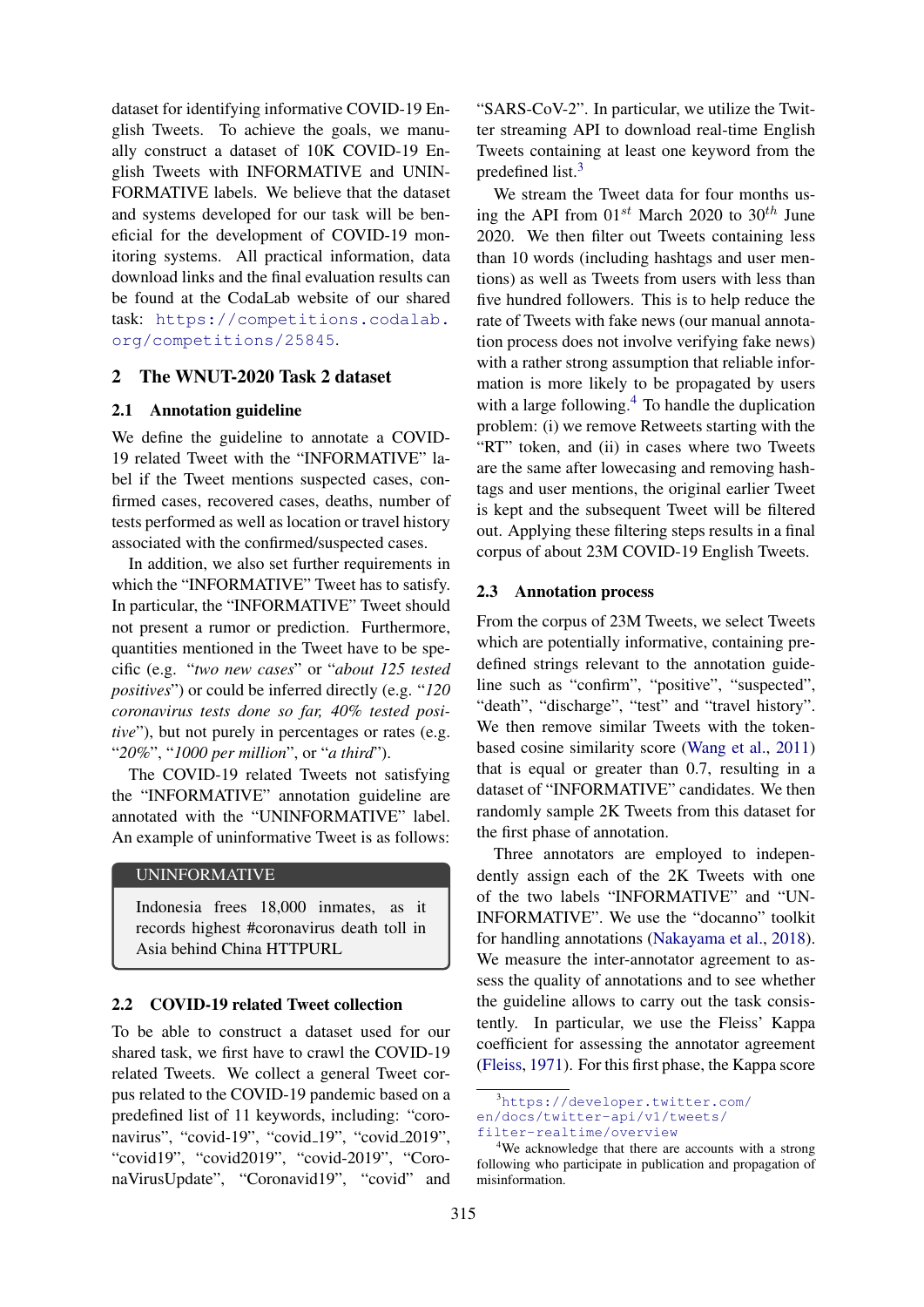<span id="page-2-0"></span>

| Item   | Training | Validation | <b>Test</b> | Total  |
|--------|----------|------------|-------------|--------|
| #INFOR | 3.303    | 472        | 944         | 4.719  |
| #UNINF | 3.697    | 528        | 1,056       | 5,281  |
| Total  | 7.000    | 1.000      | 2,000       | 10,000 |

Table 1: Basic statistics of our dataset. #INFOR and #UNINF denote the numbers of "INFORMATIVE" and "UNINFORMATIVE" Tweets, respectively.

is 0.797 which can be interpreted as substantial [\(Landis and Koch,](#page-4-5) [1977\)](#page-4-5). We further run a discussion for Tweets where there is a disagreement in the assigned labels among the annotators. The discussion is to determine the final labels of the Tweets as well as to improve the quality of the annotation guideline.

For the second phase, we employ the 2K annotated Tweets from the first phase to train a binary fastText classifier [\(Joulin et al.,](#page-4-0) [2017\)](#page-4-0) to classify a COVID-19 related Tweet into either "INFORMA-TIVE" or "UNINFORMATIVE". We utilize the trained classifier to predict the probability of "IN-FORMATIVE" for each of all remaining Tweets in the dataset of "INFORMATIVE" candidates from the first phase. Then we randomly sample 8K Tweets from the candidate dataset, including 3K, 2K and 3K Tweets associated with the probability  $\in$  [0.0, 0.3), [0.3, 0.7) and [0.7, 1.0], respectively (here, we do not sample from the existing 2K annotated Tweets). The goal here is to select Tweets with varying degree of detection difficulty (with respect to the baseline) in both labels.

The three annotators then independently assign the "INFORMATIVE" or "UNINFORMATIVE" label for each of the 8K Tweets. The Kappa score is obtained at 0.818 which can be interpreted as almost perfect [\(Landis and Koch,](#page-4-5) [1977\)](#page-4-5). Similar to the first phase, for each Tweet with a disagreement among the annotators, we also run a further discussion to decide its final label annotation.

We merge the two datasets from the first and second phases to formulate a final gold standard corpus of 10K annotated Tweets, consisting of 4,719 "INFORMATIVE" Tweets and 5,281 "UN-INFORMATIVE" Tweets.

## 2.4 Data partitions

To split the gold standard corpus into training, validation and test sets, we first categorize its Tweets into two categories of "easy" and "not-easy", in which the "not-easy" category contains Tweets with a label disagreement among annotators before participating in the annotation discussions.

We then randomly select 7K Tweets for training, 1K Tweets for validation and 2K Tweets for test with a constraint that ensures the number of the "not-easy" Tweets in the training, validation and test sets are equal. Table [1](#page-2-0) describes the basic statistics of our corpus.

## 3 Task organization

Development stage: Both the training and validation sets with gold labels are released publicly to all participants for system development. Although we provide a default training and validation split of the released data, participants are free to use this data in any way they find useful when training and tuning their systems, e.g. using a different split or performing cross-validation.

Evaluation stage: The raw test set is released when the final stage of system evaluation starts. To keep fairness among participants, the raw test set is a relatively large set of 12K Tweets, and the actual 2K test Tweets by which the participants' system outputs are evaluated are hidden in this large test set. Our CodaLab website allows each participant to upload at most 2 submissions during this final evaluation stage, in which the submission obtaining higher  $F_1$  would appear in the leaderboard.

Metrics: Systems are evaluated using standard evaluation metrics, including Accuracy, Precision, Recall and  $F_1$  score. Note that the latter three metrics of Precision, Recall and  $F_1$  will be calculated for the "INFORMATIVE" label only. The system evaluation submissions are ranked by the  $F_1$  score.

**Baseline:** fastText [\(Joulin et al.,](#page-4-0) [2017\)](#page-4-0) is used as our baseline, employing the default data split.

## 4 Results

In total, 121 teams spreading across 20 different countries registered to participate in our WNUT-2020 Task 2 during the system development stage. Of those 121 teams, 55 teams uploaded their sub-missions for the final evaluation stage.<sup>[5](#page-2-1)</sup>

We report results obtained for each team in Table [2.](#page-3-0) The baseline fastText achieves 0.7503 in  $F_1$  score. In particular, 48 teams outperform the baseline in terms of  $F_1$ . There are 39 teams with

<span id="page-2-1"></span><sup>&</sup>lt;sup>5</sup>CXP949 is not shown on our CodaLab leaderboard because this team unfortunately makes an incorrectly-formatted submission file name, resulting in a fail for our CodaLab automatic evaluation program. We manually re-evaluate their submission and include its obtained results in Table [2.](#page-3-0)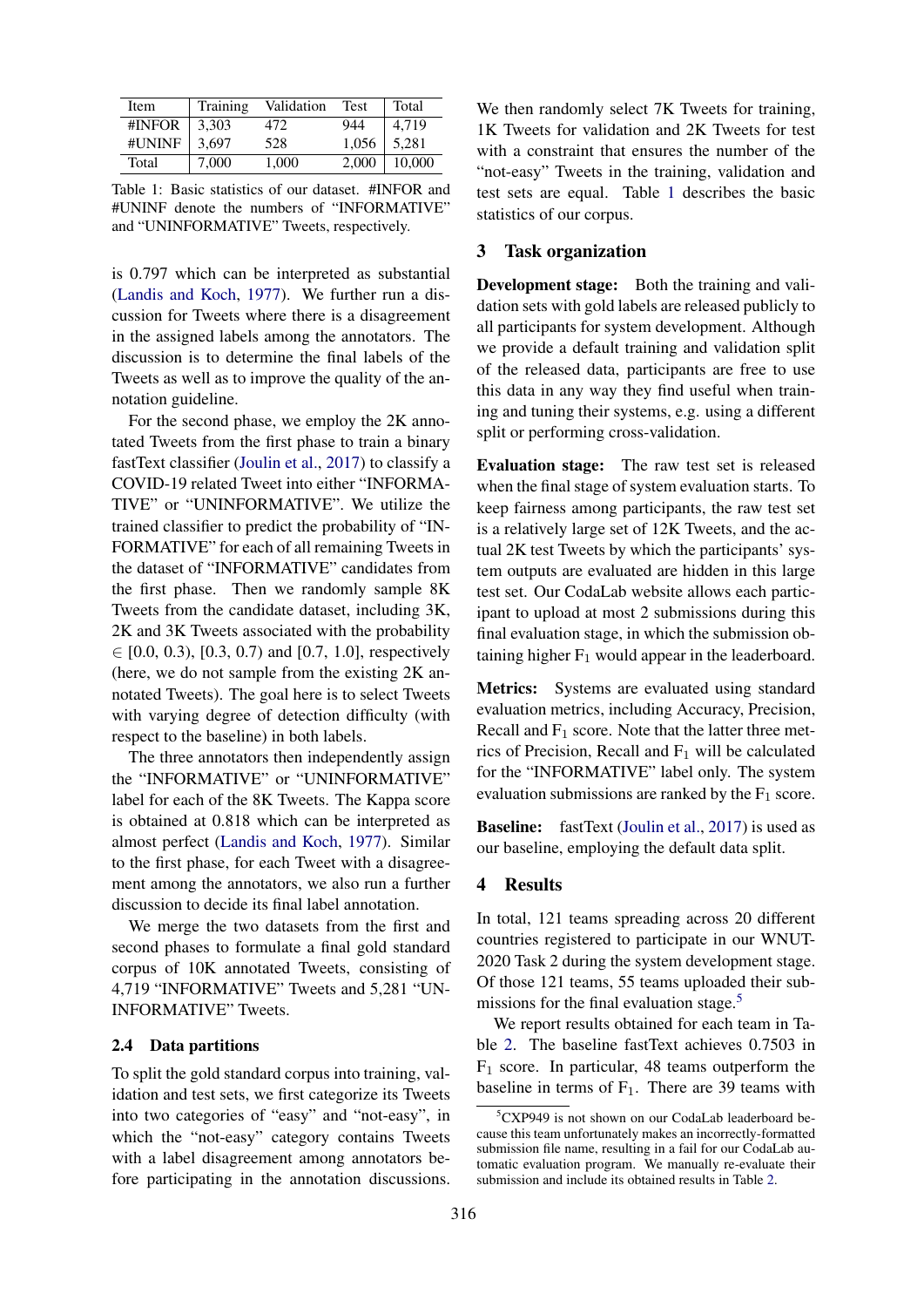<span id="page-3-0"></span>

| <b>Team</b>       | $\mathbf{F}_1$ | P | $\bf{R}$                    | Acc.                        | <b>Team</b>           | $\mathbf{F}_1$ | $\mathbf{P}$                | $\mathbf{R}$ | Acc.                        |
|-------------------|----------------|---|-----------------------------|-----------------------------|-----------------------|----------------|-----------------------------|--------------|-----------------------------|
| <b>NutCracker</b> |                |   | 0.9096 0.9135 0.9057 0.9150 |                             | CUBoulder-UBC         |                |                             |              | 0.8841 0.8606 0.9089 0.8875 |
| NLP_North         |                |   |                             | 0.9096 0.9029 0.9163 0.9140 | Sic Mundus            |                | 0.8823 0.8832 0.8814 0.8890 |              |                             |
| <b>UIT-HSE</b>    |                |   | 0.9094 0.9046 0.9142 0.9140 |                             | LynyrdSkynyrd         |                | 0.8805 0.8567 0.9057 0.8840 |              |                             |
| #GCDH             |                |   | 0.9091 0.8919 0.9269 0.9125 |                             | Dartmouth CS          |                | 0.8757 0.8818 0.8697 0.8835 |              |                             |
| Loner             |                |   |                             | 0.9085 0.8918 0.9258 0.9120 | L3STeam               |                | 0.8754 0.8654 0.8856 0.8810 |              |                             |
| Phonemer          |                |   | 0.9037 0.8934 0.9142 0.9080 |                             | <b>XSellResearch</b>  |                | 0.8739 0.8857 0.8623 0.8825 |              |                             |
| EdinburghNLP      |                |   |                             | 0.9011 0.8768 0.9269 0.9040 | <b>Linguist Geeks</b> |                | 0.8715 0.9130 0.8337 0.8840 |              |                             |
| <b>TATL</b>       |                |   | 0.9008 0.8588 0.9470 0.9015 |                             | <b>DSC-IITISM</b>     |                | 0.8715 0.8343 0.9121 0.8730 |              |                             |
| SunBear           |                |   |                             | 0.9005 0.8728 0.9301 0.9030 | AmazingAI             |                | 0.8714 0.8637 0.8792 0.8775 |              |                             |
| InfoMiner         |                |   | 0.9004 0.9102 0.8909 0.9070 |                             | Siva                  |                | 0.8527 0.8115 0.8983 0.8535 |              |                             |
| <b>NEU</b>        |                |   | 0.8992 0.8959 0.9025 0.9045 |                             | <b>CSECU-DSG</b>      |                | 0.8198 0.8155 0.8242 0.8290 |              |                             |
| Not-NUTs          |                |   | 0.8991 0.8787 0.9206 0.9025 |                             | <b>IIITBH</b>         |                | 0.7979 0.7991 0.7966 0.8095 |              |                             |
| <b>UET</b>        |                |   | 0.8989 0.8891 0.9089 0.9035 |                             | <b>NLPRL</b>          |                | 0.7854 0.8335 0.7426 0.8085 |              |                             |
| Emory             |                |   | 0.8974 0.8744 0.9216 0.9005 |                             | Kai                   |                | 0.7772 0.7540 0.8019 0.7830 |              |                             |
| <b>NJU ConvAI</b> |                |   | 0.8973 0.8751 0.9206 0.9005 |                             | <b>IBS</b>            |                | 0.7765 0.7692 0.7839 0.7870 |              |                             |
| <b>IDSOU</b>      |                |   | 0.8964 0.8988 0.8941 0.9025 |                             | MrRobot               |                | 0.7648 0.7515 0.7786 0.7740 |              |                             |
| ComplexDataLab    |                |   | 0.8945 0.9195 0.8708 0.9030 |                             | <b>ISWARA</b>         |                | 0.7631 0.8073 0.7235 0.7880 |              |                             |
| UPennHLP          |                |   | 0.8941 0.9028 0.8856 0.9010 |                             | TheWalkingBy          |                | 0.7614 0.7709 0.7521 0.7775 |              |                             |
| <b>DATAMAFIA</b>  |                |   | 0.8940 0.8857 0.9025 0.8990 |                             | KZhu                  |                | 0.7580 0.7788 0.7383 0.7775 |              |                             |
| NIT_COVID-19      |                |   | 0.8914 0.8594 0.9258 0.8935 |                             | IRLab@IITBHU          |                | 0.7508 0.7904 0.7150 0.7760 |              |                             |
| <b>CXP949</b>     |                |   | 0.8910 0.8698 0.9131 0.8945 |                             | Baseline-fastText     |                | 0.7503 0.7730 0.7288 0.7710 |              |                             |
| NHK_STRL          |                |   | 0.8898 0.8985 0.8814 0.8970 |                             | Amrita_CEN_NLP        |                | 0.7496 0.8078 0.6992 0.7795 |              |                             |
| COVCOR20          |                |   | 0.8887 0.8655 0.9131 0.8920 |                             | intelligentCyborgs    |                | 0.7417 0.6507 0.8623 0.7165 |              |                             |
| <b>CIA_NITT</b>   |                |   | 0.8887 0.8772 0.9004 0.8935 |                             | BhagwanBharose        |                | 0.7269 0.7723 0.6864 0.7565 |              |                             |
| honeybee          |                |   | 0.8884 0.8956 0.8814 0.8955 |                             | <b>IITKGPPHD</b>      |                | 0.7132 0.7535 0.6769 0.7430 |              |                             |
| <b>BANANA</b>     |                |   | 0.8881 0.8853 0.8909 0.8940 |                             | NITK_NLP              |                | 0.6826 0.7581 0.6208 0.7275 |              |                             |
| <b>SU-NLP</b>     |                |   | 0.8881 0.8895 0.8867 0.8945 |                             | 36H102                |                | 0.5800 0.5015 0.6875 0.5300 |              |                             |
| <b>VT</b>         |                |   | 0.8846 0.8723 0.8972 0.8895 |                             | TMU-COVID19           |                | 0.5789 0.5000 0.6875 0.5280 |              |                             |

Table 2: Final results on the test set. P, R and Acc. denote the Precision, Recall and Accuracy, respectively. Teams are ranked by their  $F_1$  score.

an  $F_1$  greater than 0.80, in which 10 teams are with an  $F_1$  greater than 0.90. Both NutCracker [\(Kumar and Singh,](#page-4-6) [2020\)](#page-4-6) and NLP North [\(Møller](#page-4-7) [et al.,](#page-4-7) [2020\)](#page-4-7) obtain the highest  $F_1$  score at 0.9096, in which NutCracker obtains the highest Accuracy at 91.50% that is 0.1% absolute higher than NLP\_North's.

Of the 55 teams, 36 teams submitted their system paper, in which 34 teams' papers are finally included in the Proceedings. All of the 36 teams with paper submissions employ pre-trained language models to extract latent features for learning classifiers. The majority of pre-trained language models employed include BERT [\(Devlin et al.,](#page-4-8) [2019\)](#page-4-8), XLNet [\(Yang et al.,](#page-4-9) [2019\)](#page-4-9), RoBERTa [\(Liu](#page-4-10) [et al.,](#page-4-10) [2019\)](#page-4-10), BERTweet [\(Nguyen et al.,](#page-4-11) [2020\)](#page-4-11) and

## especially CT-BERT (Müller et al., [2020\)](#page-4-12).

Not surprisingly, CT-BERT, resulted in by continuing pre-training from the pre-trained BERTlarge model on a corpus of 22.5M COVID-19 related Tweets, is utilized in a large number of the highly-ranked systems. In particular, all of top 6 teams including NutCracker, NLP North, UIT-HSE [\(Tran et al.,](#page-4-13) [2020\)](#page-4-13), #GCDH [\(Varachk](#page-4-14)[ina et al.,](#page-4-14) [2020\)](#page-4-14), Loner and Phonemer [\(Wadhawan,](#page-4-15) [2020\)](#page-4-15) utilize CT-BERT. That is why we find slight differences in their obtained  $F_1$  scores. In addition, ensemble techniques are also used in a large proportion (61%) of the participating teams. Specifically, to obtain the best performance, top 10 teams, except NLP North, #GCDH and Loner, all employ the ensemble techniques.